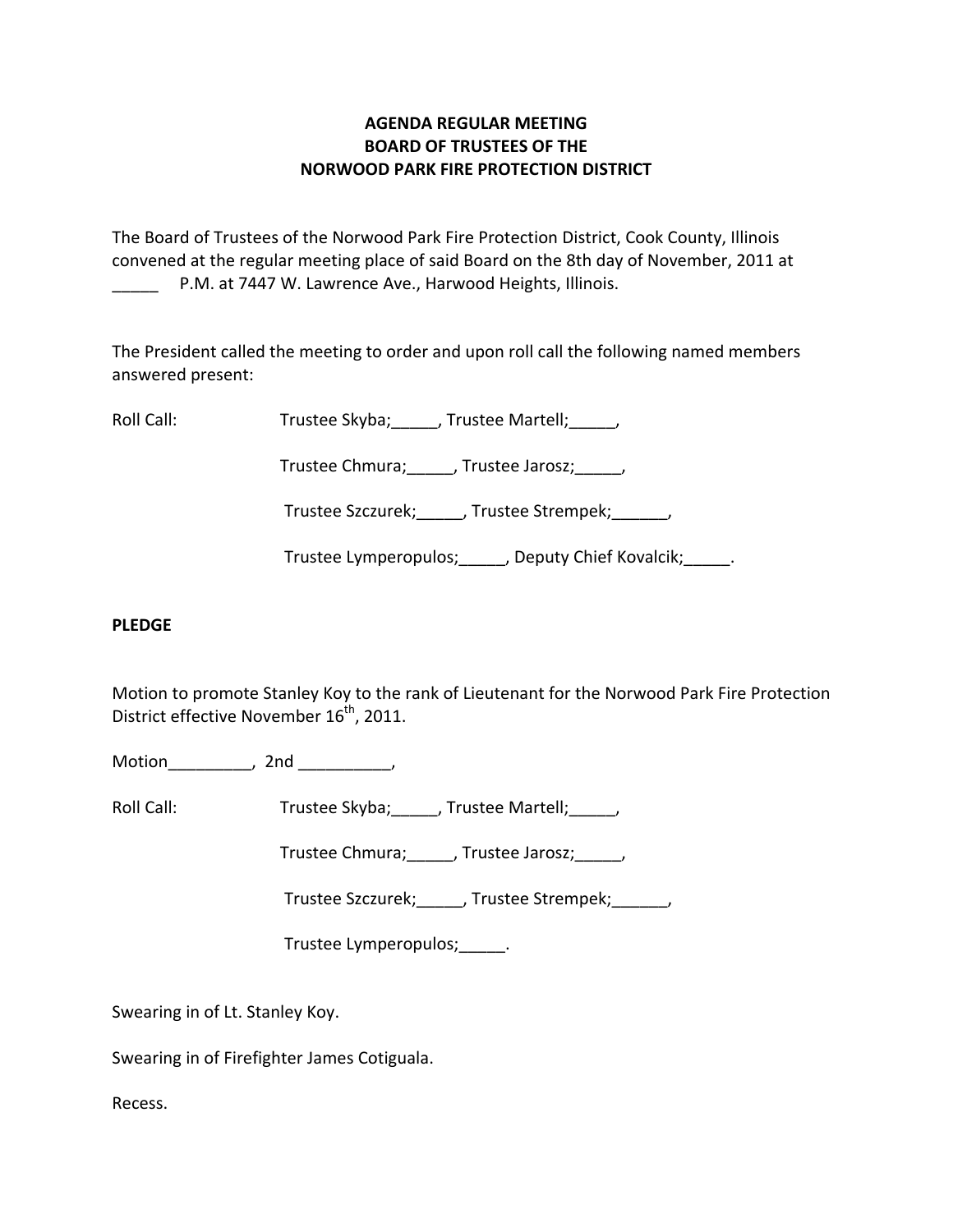Motion to suspend the rules to facilitate: COMMUNICATION WITH THE AUDIENCE (Public Forum)

Motion\_\_\_\_\_\_\_\_, 2nd\_\_\_\_\_\_\_\_. VOICE VOTE

AYES: NAY: MOTION CARRIED DENIED

Motion to approve payment of all current bills.

Motion the contract of the contract of the contract of the contract of the contract of the contract of the contract of the contract of the contract of the contract of the contract of the contract of the contract of the con

Roll Call: Trustee Skyba; \_\_\_\_, Trustee Martell; \_\_\_\_,

Trustee Chmura;\_\_\_\_\_, Trustee Jarosz;\_\_\_\_\_,

Trustee Szczurek;\_\_\_\_\_, Trustee Strempek;\_\_\_\_\_\_,

Trustee Lymperopulos; Fig.

Motion to approve the minutes of the Regular meeting held October  $11<sup>th</sup>$ , 2011.

Motion\_\_\_\_\_\_\_\_\_, 2nd \_\_\_\_\_\_\_\_\_\_,

Roll Call: Trustee Skyba; \_\_\_\_\_, Trustee Martell; \_\_\_\_\_,

Trustee Chmura;\_\_\_\_\_, Trustee Jarosz;\_\_\_\_\_,

Trustee Szczurek;\_\_\_\_\_, Trustee Strempek;\_\_\_\_\_\_,

Trustee Lymperopulos;\_\_\_\_\_.

## **TREASURER'S REPORT:**

Motion to approve the Treasurer's report as presented from the Financial Statement for October 2011.

Motion , 2nd ,

Roll Call: Trustee Skyba; J. Trustee Martell; J. J.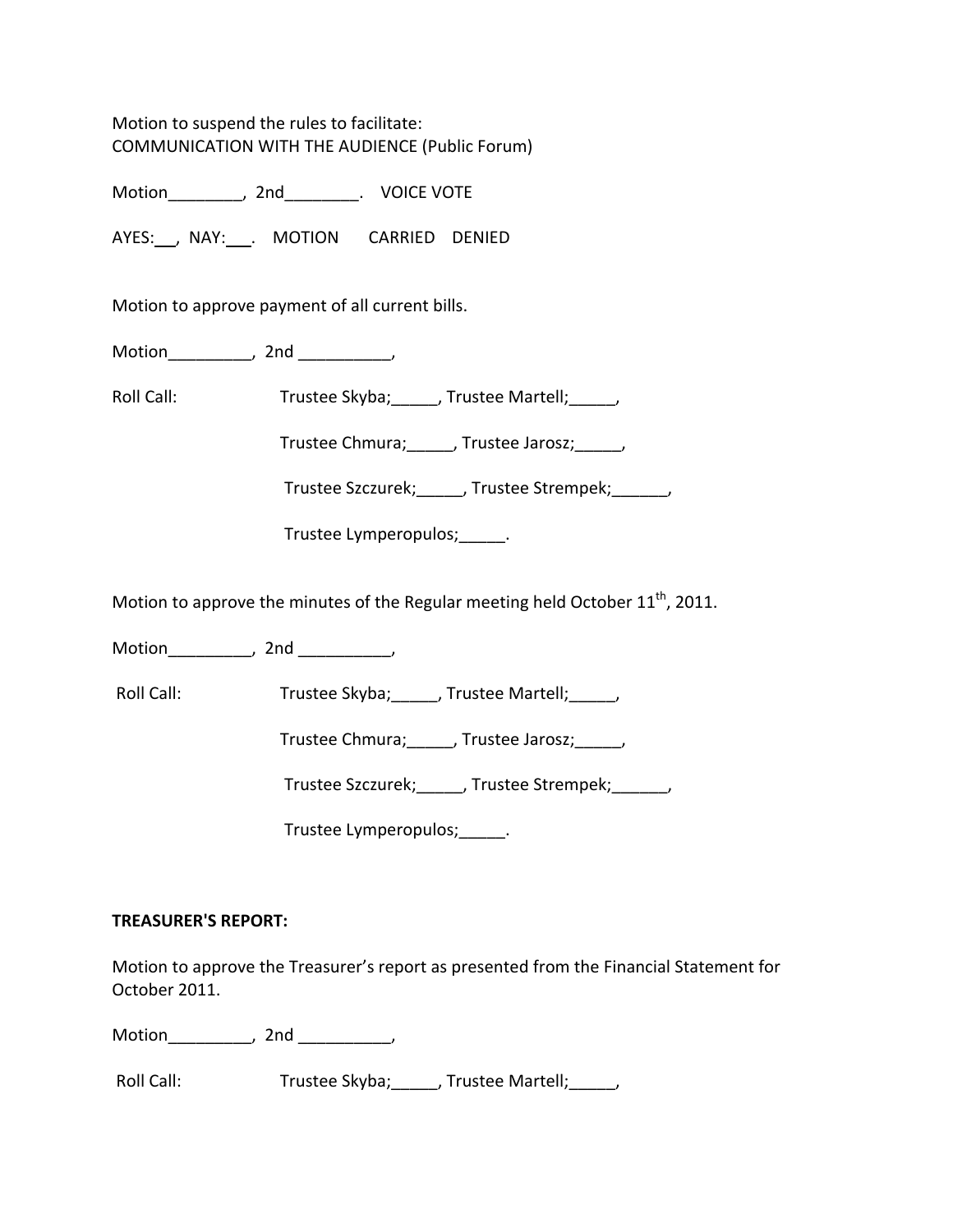Trustee Chmura;\_\_\_\_\_, Trustee Jarosz;\_\_\_\_\_,

Trustee Szczurek;\_\_\_\_\_, Trustee Strempek;\_\_\_\_\_\_,

Trustee Lymperopulos;\_\_\_\_\_.

## **Chief's Report:**

Motion to accept the Chief's Report for October 2011 as presented.

Motion\_\_\_\_\_\_\_\_, 2nd \_\_\_\_\_\_\_\_, VOICE VOTE

AYES; ANAY ARRIED DENIED

#### **President's Report:**

**Committee Reports:**

Finance Committee‐

Building and Equipment Committee‐

Technology and PR Media Committee‐

Policy Committee‐

Pension Fund‐

**Old Business:**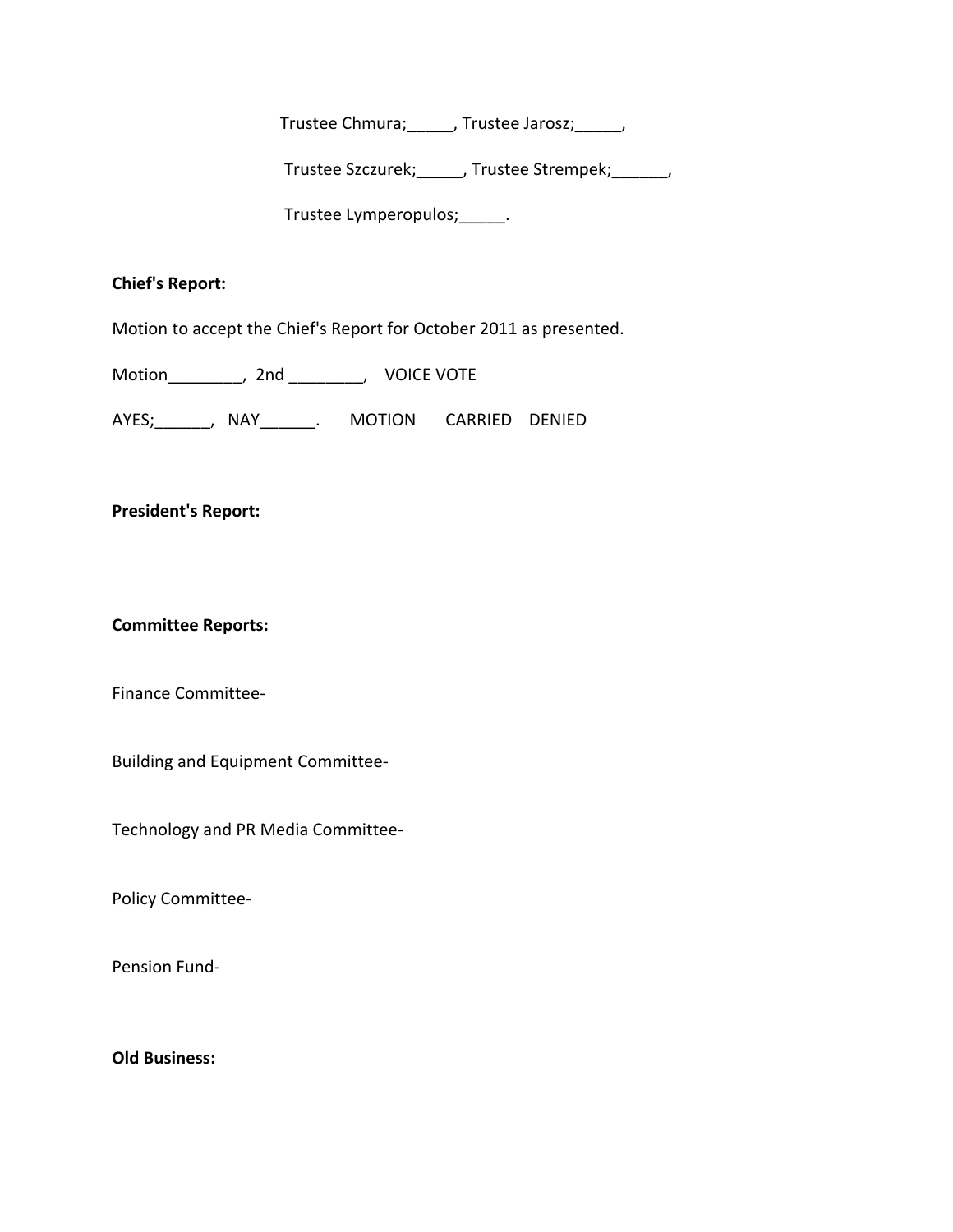#### **New Business:**

Motion to approve Resolution #11‐4, a Resolution for the Sale of Surplus Vehicle.

Motion the motion of the motion of the motion of the motion of the motion of the motion of the motion of the m<br>Second motion of the motion of the motion of the motion of the motion of the motion of the motion of the motio<br>

Roll Call: Trustee Skyba; J. Trustee Martell; Trustee Martell;

Trustee Chmura; Frustee Jarosz; Frustee Jarosz;

Trustee Szczurek; J. Trustee Strempek; J.

Trustee Lymperopulos;\_\_\_\_\_.

Motion to approve the Sale of Engine 102(1996 Pierce Saber Engine) to Command Fire Apparatus for \$58,000.00, with 5% deposit due at time of acceptance. Balance due upon delivery of new engine going in service, approximately April 2012.

Motion\_\_\_\_\_\_\_\_\_, 2nd \_\_\_\_\_\_\_\_\_\_,

Roll Call: Trustee Skyba; \_\_\_\_, Trustee Martell; \_\_\_\_,

Trustee Chmura; frustee Jarosz; frustee Ohmura; die Jarosz; die Jarosz; die Jarosz; die Jarosz; die J

Trustee Szczurek; frustee Strempek; frustee Strempek;

Trustee Lymperopulos;\_\_\_\_\_.

Motion to approve the payout of sick time, vacation time and personal days to retiring Lieutenant/Commander Charles Stec: Vacation/Personal days‐ 24 days \$15,734.40 Sick Time buyback total‐ \$19,219.85 Total Payout: \$34,954.25

Motion the contract of the contract of the contract of the contract of the contract of the contract of the contract of the contract of the contract of the contract of the contract of the contract of the contract of the con

Roll Call: Trustee Skyba; Trustee Martell; Trustee Martell;

Trustee Chmura;\_\_\_\_\_, Trustee Jarosz;\_\_\_\_\_,

Trustee Szczurek; J. Trustee Strempek; J.

Trustee Lymperopulos;\_\_\_\_\_.